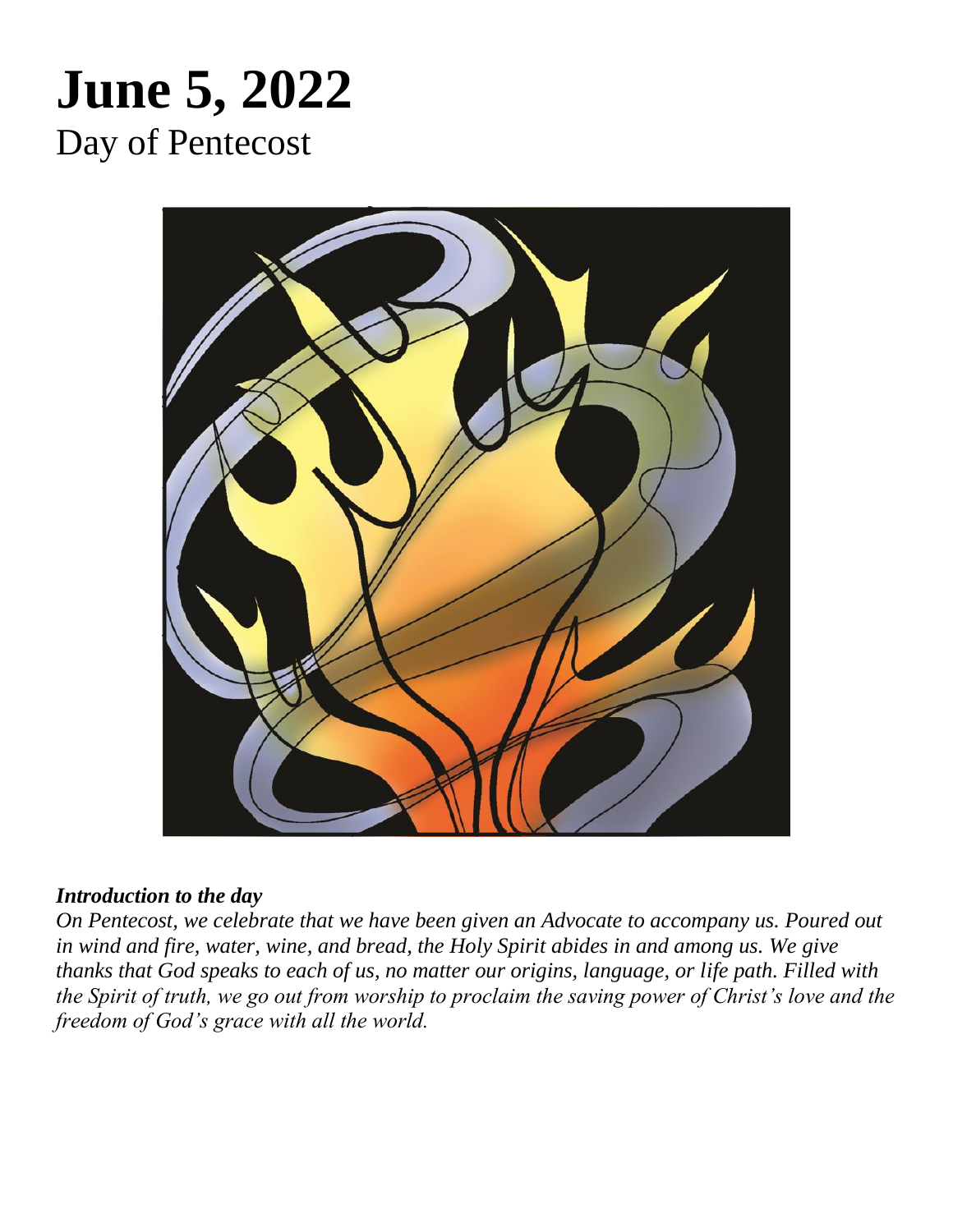#### **GATHERING SONG** *Gracious Spirit, Heed Our Pleading: Njoo kwetu, Roho mwema* **(ELW 401)**



#### **PRAYER OF THE DAY**

Let us pray.

God our creator, the resurrection of your Son offers life to all the peoples of earth. By your Holy Spirit, kindle in us the fire of your love, empowering our lives for service and our tongues for praise, through Jesus Christ, our Savior and Lord, who lives and reigns with you and the Holy Spirit, one God, now and forever. **Amen.**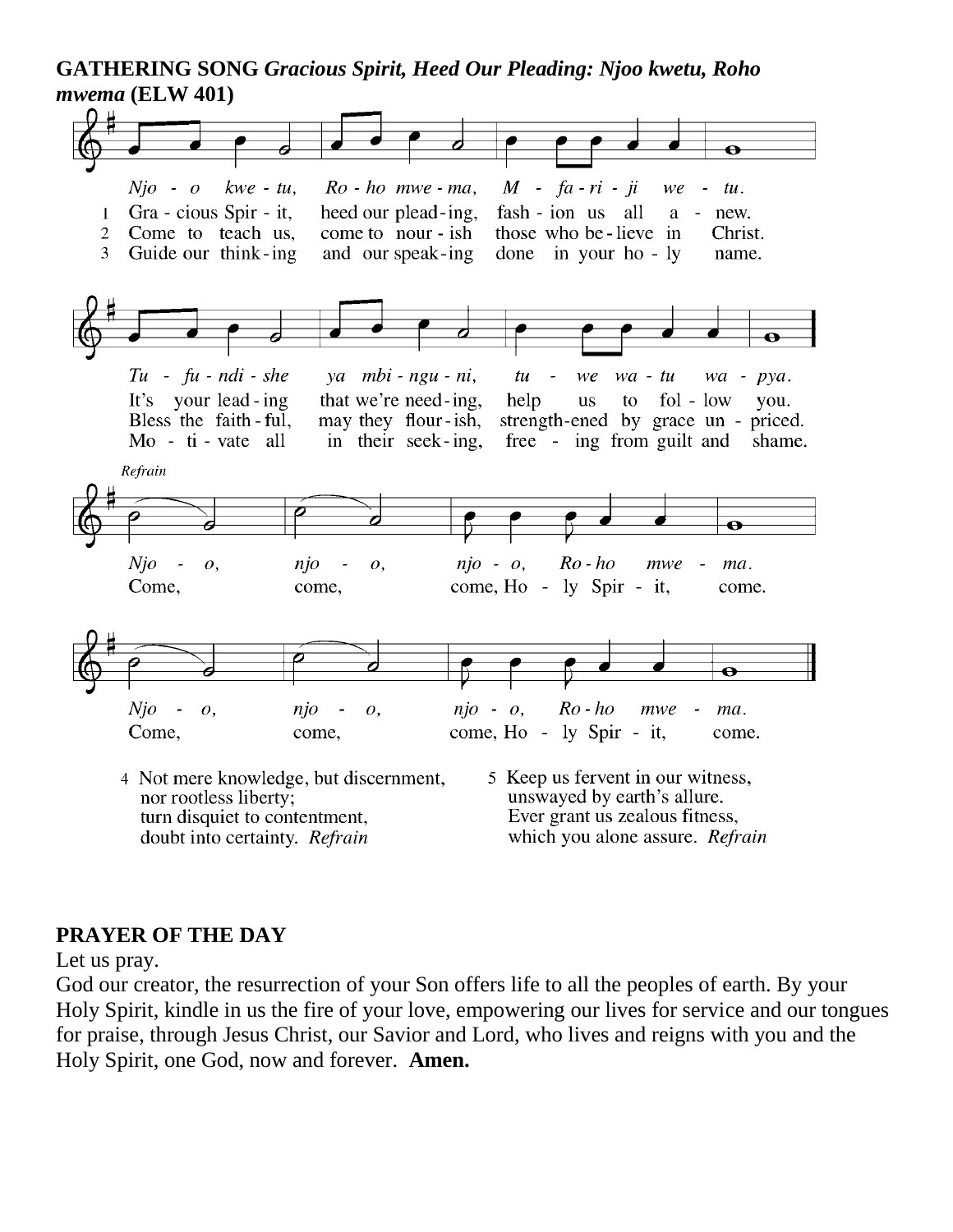## **FIRST READING: Acts 2:1-21**

**Narrator:** A reading from Acts.

When the day of Pentecost had come, the apostles were all together in one place. *wind sounds.*

And suddenly from heaven there came a sound like the rush of a violent wind, and it filled the entire house where they were sitting. *fire sounds.*

Divided tongues, as of fire, appeared among them, and a tongue rested on each of them. All of them were filled with the Holy Spirit. *Mumbling*

and began to speak in other languages, as the Spirit gave them ability. *A brief pause.*

Now there were devout Jews from every nation under heaven living in Jerusalem. And at this sound the crowd gathered and was bewildered, because each one heard them speaking in the native language of each. *All sound stops abruptly.*

Amazed and astonished, they asked,

- **1:** Are not all these who are speaking Galileans?
- **2:** How is it that we hear, each of us, in our own native language?
- **1:** Parthians!
- **2:** Medes!
- **1:** Elamites!
- **2:** Residents of Mesopotamia!
- **1:** Judea!
- **2:** Cappadocia!
- **1:** Pontus and Asia!
- **2:** Phrygia and Pamphylia!
- **1:** Egypt and the parts of Libya belonging to Cyrene!
- **2:** Visitors from Rome, both Jews and proselytes!
- **1:** Cretans and Arabs!

**1 and 2:** In our own languages we hear them speaking about God's deeds of power! **Narrator:** All were amazed and perplexed, saying to one another, "What does this mean?"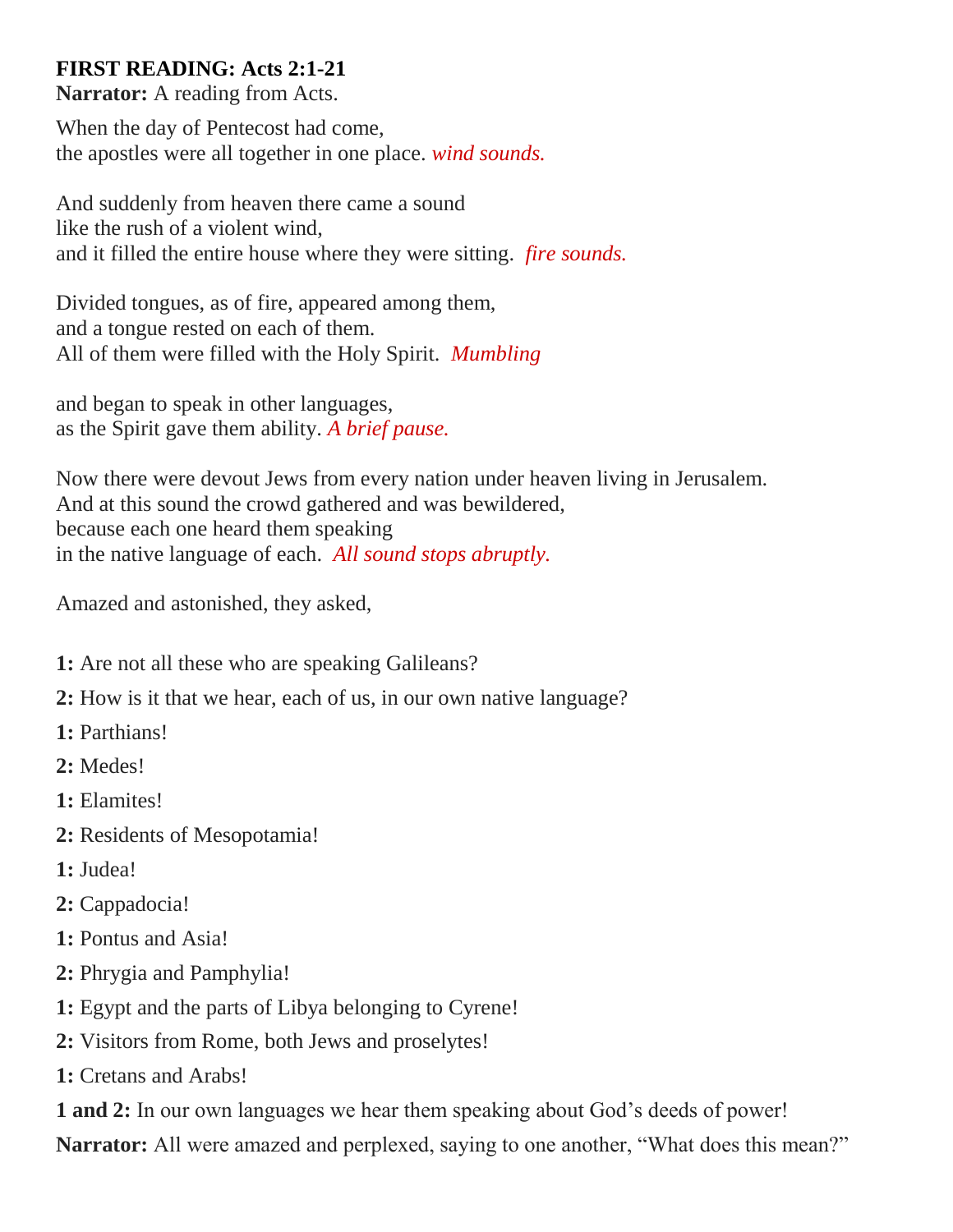**Group 2:** *(Each person in the group speaks as if talking to one another within the crowd, echoing the narrator.*) What does this mean? What does this mean? What does this mean?

**Narrator:** But others sneered and said,

**Group 1:** *(in unison)* They are filled with new wine!

**Narrator:** But Peter, standing with the eleven, raised his voice and addressed them,

**1:** Men of Judea and all who live in Jerusalem, let this be known to you, and listen to what I say. Indeed, these are not drunk, as you suppose, for it is only nine o'clock in the morning. No, this is what was spoken through the prophet Joel:

# **1 and 2:**

In the last days it will be, God declares, that I will pour out my Spirit upon all flesh, and your sons and your daughters shall prophesy,

#### **1 and 2 and group 1:**

and your young men shall see visions, and your old men shall dream dreams.

## **1 and 2 and group 2:**

Even upon my slaves, both men and women, in those days I will pour out my Spirit; and they shall prophesy.

## **1 and 2 group 1:**

And I will show portents in the heaven above and signs on the earth below, blood, and fire, and smoky mist.

## **Everyone:**

The sun shall be turned to darkness

and the moon to blood,

before the coming of the Lord's great and glorious day.

## **1 and 2:**

Then everyone who calls on the name of the Lord shall be saved!

The word of the Lord. **Thanks be to God.**

# **PSALM: Psalm 104:24-34, 35b**

 $^{24}$ How manifold are your works, O LORD!

In wisdom you have made them all; the earth is full of your creatures.

#### <sup>25</sup>**Yonder is the sea, great and wide, with its swarms too many to number, living things both small and great.**

 $26$ There go the ships to and fro, and Leviathan, which you made for the sport of it.

<sup>27</sup>**All of them look to you to give them their food in due season.**

#### $28$ You give it to them; they gather it;

you open your hand, and they are filled with good things.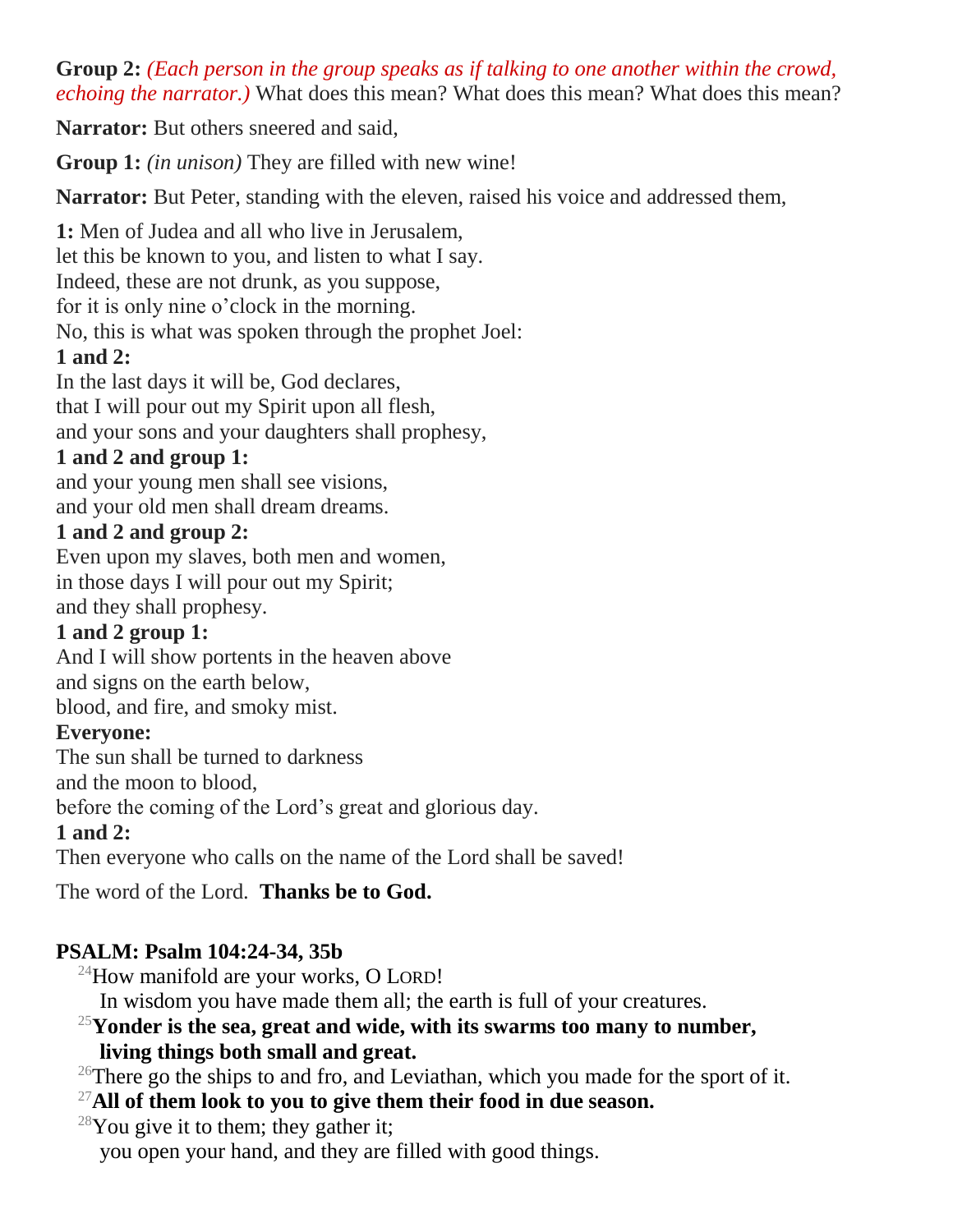<sup>29</sup>**When you hide your face, they are terrified;**

**when you take away their breath, they die and return to their dust.**

 $30$ You send forth your Spirit, and they are created; and so you renew the face of the earth.

<sup>31</sup>**May the glory of the LORD endure forever; O LORD, rejoice in all your works.**

 $32$ You look at the earth and it trembles; you touch the mountains and they smoke.

<sup>33</sup>**I will sing to the LORD as long as I live; I will praise my God while I have my being.**

 $34$ May these words of mine please God. I will rejoice in the LORD.

35b**Bless the LORD, O my soul. Hallelujah!**

#### **SECOND READING: Romans 8:14-17**

A reading from Romans.

<sup>14</sup>For all who are led by the Spirit of God are children of God. <sup>15</sup>For you did not receive a spirit of slavery to fall back into fear, but you have received a spirit of adoption. When we cry, "Abba! Father!" <sup>16</sup>it is that very Spirit bearing witness with our spirit that we are children of God, <sup>17</sup> and if children, then heirs, heirs of God and joint heirs with Christ—if, in fact, we suffer with him so that we may also be glorified with him.

The word of the Lord. **Thanks be to God.**

## **GOSPEL: John 14:8-17 [25-27]**

#### The holy gospel according to John. **Glory to you, O Lord.**

<sup>8</sup>Philip said to [Jesus,] "Lord, show us the Father, and we will be satisfied." <sup>9</sup> Jesus said to him, "Have I been with you all this time, Philip, and you still do not know me? Whoever has seen me has seen the Father. How can you say, 'Show us the Father'? <sup>10</sup>Do you not believe that I am in the Father and the Father is in me? The words that I say to you I do not speak on my own; but the Father who dwells in me does his works.  $^{11}$ Believe me that I am in the Father and the Father is in me; but if you do not, then believe me because of the works themselves. <sup>12</sup>Very truly, I tell you, the one who believes in me will also do the works that I do and, in fact, will do greater works than these, because I am going to the Father. <sup>13</sup>I will do whatever you ask in my name, so that the Father may be glorified in the Son.  $^{14}$ If in my name you ask me for anything, I will do it.

<sup>15"</sup>If you love me, you will keep my commandments. <sup>16</sup>And I will ask the Father, and he will give you another Advocate, to be with you forever.  $^{17}$ This is the Spirit of truth, whom the world cannot receive, because it neither sees him nor knows him. You know him, because he abides with you, and he will be in you. [

<sup>25"</sup>I have said these things to you while I am still with you. <sup>26</sup>But the Advocate, the Holy Spirit, whom the Father will send in my name, will teach you everything, and remind you of all that I have said to you. <sup>27</sup> Peace I leave with you; my peace I give to you. I do not give to you as the world gives. Do not let your hearts be troubled, and do not let them be afraid."] The gospel of the Lord. **Praise to you, O Christ.**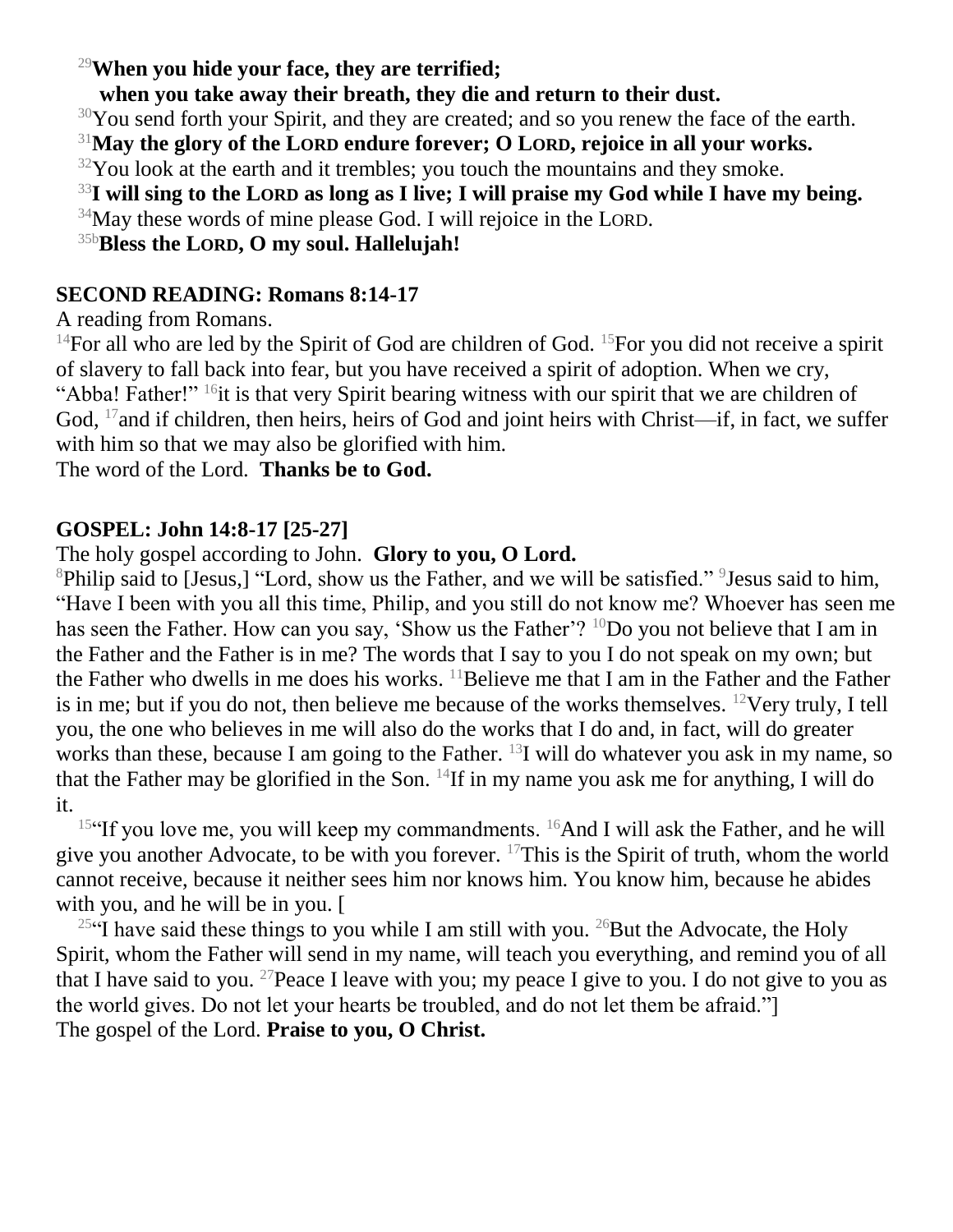**HYMN OF THE DAY** *O Spirit All-Embracing* **(ACS 944)**

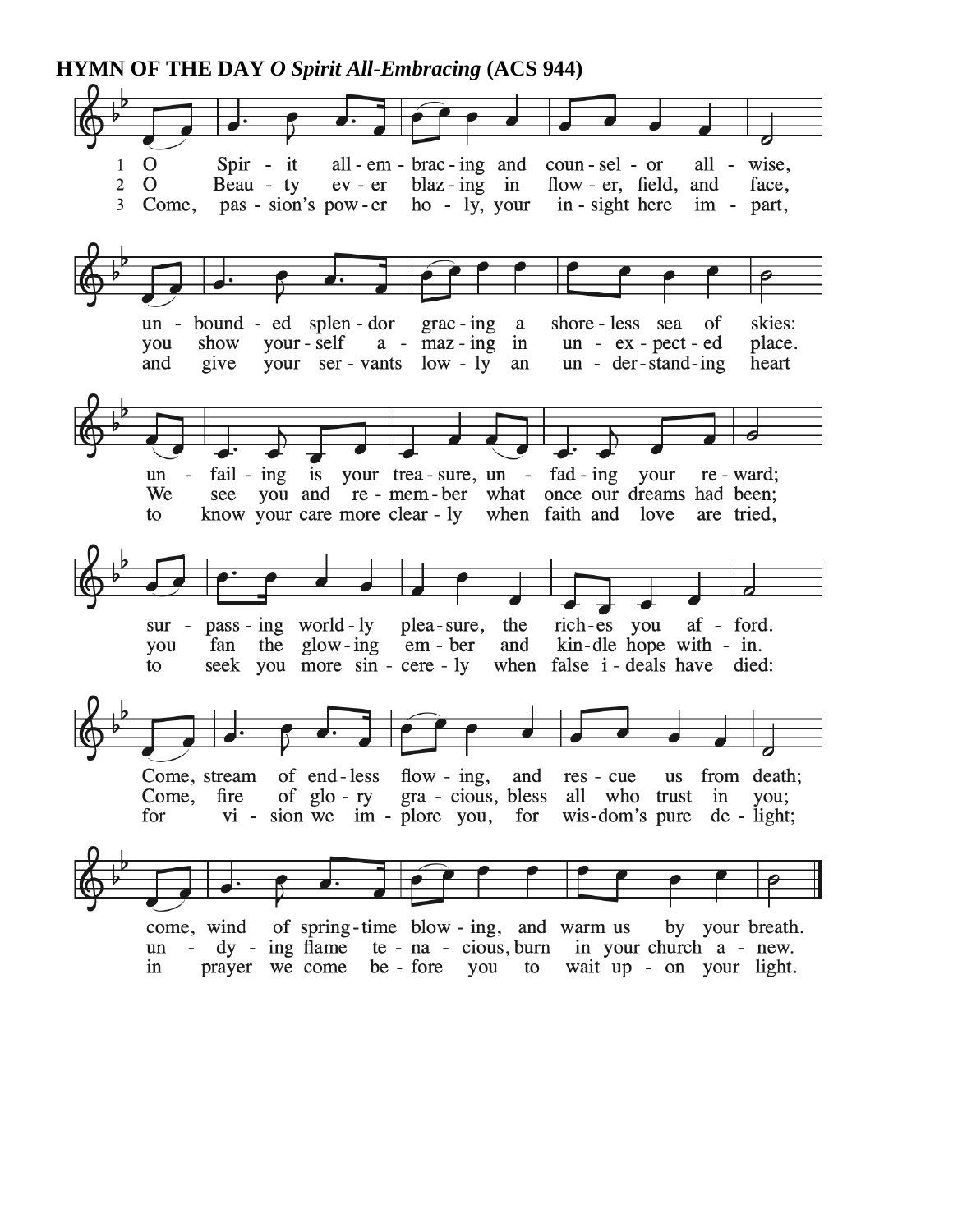# **AFFIRMATION OF BAPTISM BY COMMUNITY**

Dear friends, we give thanks for the gift of baptism as we come before God to make public affirmation of baptism into Christ.

## Let us pray.

Merciful God, we thank you that you have made us your own by water and the Word in baptism. You have called us to yourself, enlightened us with the gifts of your Spirit, and nourished us in the community of faith. Uphold us and all your servants in the gifts and promises of baptism, and unite the hearts of all whom you have brought to new birth. We ask this in the name of Christ. **Amen.**

# **PROFESSION OF FAITH**

I ask you to profess your faith in Christ Jesus, reject sin, and confess the faith of the church.

Do you renounce the devil and all the forces that defy God, the powers of this world that rebel against God, and the ways of sin that draw you from God? *Response:* I renounce them.

Do you believe in God the Father?

**I believe in God, the Father almighty, creator of heaven and earth.** Do you believe in Jesus Christ, the Son of God? **I believe in Jesus Christ, God's only Son, our Lord, who was conceived by the Holy Spirit, born of the virgin Mary, suffered under Pontius Pilate, was crucified, died, and was buried; he descended to the dead.\* On the third day he rose again; he ascended into heaven, he is seated at the right hand of the Father, and he will come to judge the living and the dead.** Do you believe in God the Holy Spirit? **I believe in the Holy Spirit, the holy catholic church, the communion of saints, the forgiveness of sins, the resurrection of the body, and the life everlasting.**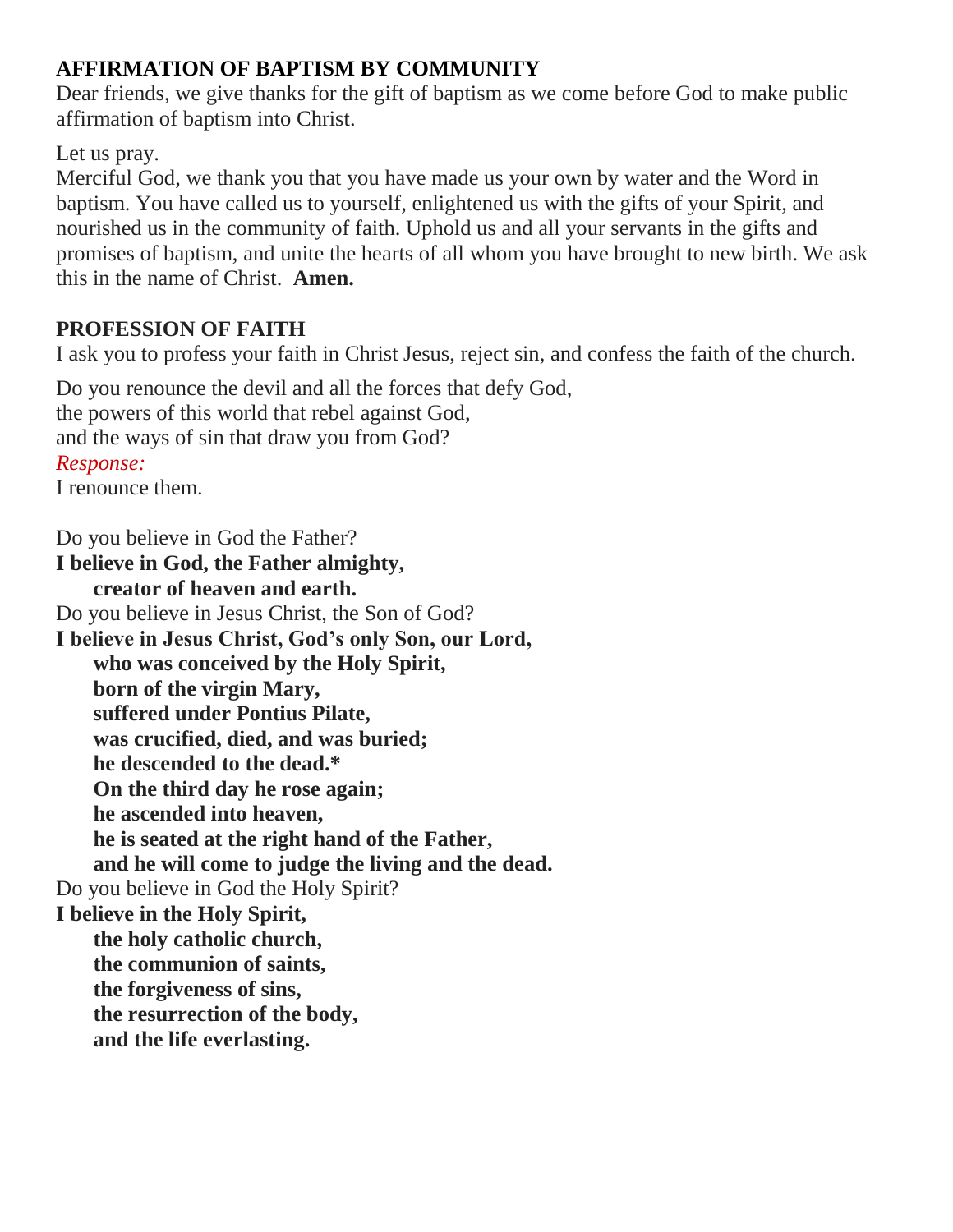You have made public profession of your faith. Do you intend to continue in the covenant God made with you in holy baptism:

to live among God's faithful people,

to hear the word of God and share in the Lord's supper,

to proclaim the good news of God in Christ through word and deed,

to serve all people, following the example of Jesus,

and to strive for justice and peace in all the earth?

*The assembly makes affirmation:*

**I do, and I ask God to help and guide me.**

*The minister addresses the assembly.*

People of God, do you promise to support and pray for one another in your life in Christ? **We do, and we ask God to help and guide us.**

*The presiding minister prays for God's blessing.* Let us pray.

We give you thanks, O God, that through water and the Holy Spirit you give us new birth, cleanse us from sin, and raise us to eternal life. Stir up in your people the gift of your Holy Spirit: the spirit of wisdom and understanding, the spirit of counsel and might, the spirit of knowledge and the fear of the Lord, the spirit of joy in your presence both now and forever. **Amen.**

## **PRAYERS OF INTERCESSION**

Set free from captivity to sin and death, we pray to the God of resurrection for the church, people in need, and all of creation. *A brief silence.*

Holy Living One, Holy Moving One, burst open our locked doors, and by your Spirit drive us out into the world proclaiming your mighty deeds. Direct our words and actions, trusting the Advocate abiding in and among us. God, in your mercy, **hear our prayer.**

Feed and care for creatures that remain hidden to us yet contribute to the vibrancy of your creation. Train us to interact with creation from a place of wonder, awe, and reverence. God, in your mercy, **hear our prayer.**

Send your Spirit to places where language is a barrier to justice and mercy for those who seek it. Bless the work of translators, interpreters, and teachers. Promote understanding for the sake of those longing for true freedom and peace. God, in your mercy, **hear our prayer.**

Comfort all who live in constant fear and any who are suffering (*especially*). Remind them that your Spirit has made them your children and that they are never far from your glory. God, in your mercy, **hear our prayer.**

Guide all bishops, pastors, missionaries, and other ministers of the gospel (*as you did for Boniface, whom we commemorate today*). Foster our relationships with partner synods and local ministry partners (*especially*), that our visions and actions are Spirit-led. God, in your mercy, **hear our prayer.**

*Here other intercessions may be offered.*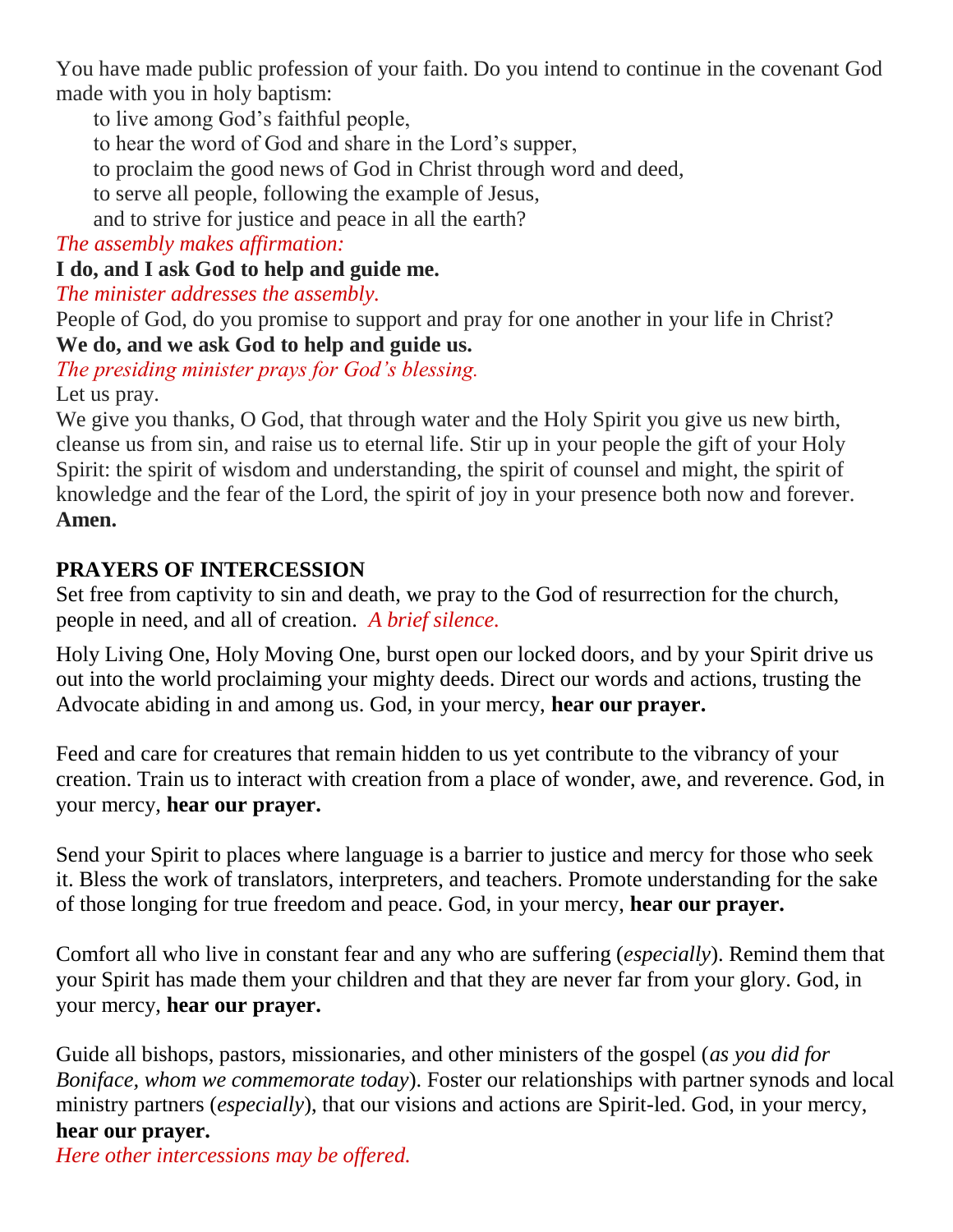Gather your people across regions, nations, and lands. Root our common life in the life, death, and resurrection of Christ, and by your Spirit bind us together with all the saints who have gone before us. God, in your mercy, **hear our prayer.**

In your mercy, O God, respond to these prayers, and renew us by your life-giving Spirit; through Jesus Christ, our Savior. **Amen.**

# **PREFACE for Pentecost**

It is indeed right, our duty and our joy, that we should at all times and in all places give thanks and praise to you, almighty and merciful God, through our Savior Jesus Christ. Fulfilling the promise of the resurrection, you pour out the fire of your Spirit, uniting in one body people of every nation and tongue. And so, with Mary Magdalene and Peter and all the witnesses of the resurrection, with earth and sea and all their creatures, and with angels and archangels, cherubim and seraphim, we praise your name and join their unending hymn:

## **ANNOUNCEMENTS**

Monday-Friday – Pr. Alena doing Continuing Education/No Bible Study or Meetings Sunday – Trinity Sunday/Tessa Graduation Recognition

## **BLESSING OF VOLUNTEERS**

The body of Christ is made up of many members. **Not all have the same function.** We are blessed with many members who care for the functioning of the body of Christ at Peace

# in Christ. **We thank God for them.**

They give of their time and talents.

## **Without their efforts and gifts we could not be all God calls us to be.**

Paul writes of the Macedonian Christians who wanted to share in ministry: "They gave themselves first to the Lord and, by the will of God, to us." (2 Cor. 8:5)

# **Ministry flows from a commitment to serve the Lord.**

By the will of God our volunteers are committed to the Lord and to us. God has worked mightily through them to bless us. **We thank God for them.**

Our volunteers put flesh and bone on our call to be the body of Christ in the world.

# **They add muscle to our calling to be Christ to one another.**

Musicians, readers, assisting ministers, ushers, leaders of prayer, communion assistants, acolytes, project organizers, stewardship coordinators, offering counters, special event planners, gardeners, artists, bakers, cooks, prayer chain participants, ministers of hospitality of every kind, cleaners, communicators, Board members, and so many more: **We thank God for you!**